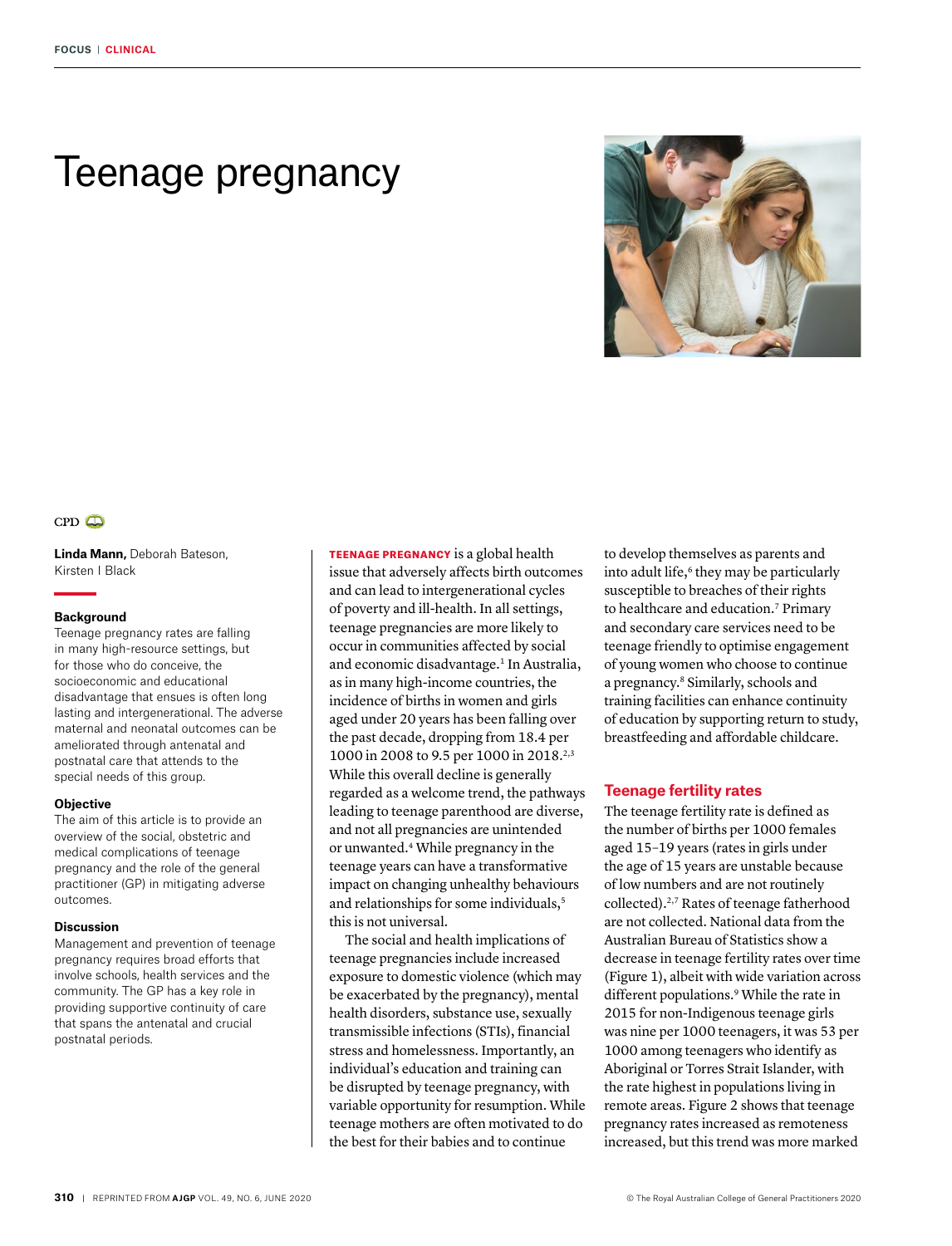

**Figure 1.** Age-specific fertility rates of selected age groups in Australia: 1937–20179 *Reproduced with permission from the Australian Bureau of Statistics (2018)*



■ Aboriginal and Torres Strait Islander mothers 15-19 years

- Non-Aboriginal and Torres Strait Islander mothers 15-19 years
- Espon. (Aboriginal and Torres Strait Islander mothers 15–19 years)
- Espon. (Non–Aboriginal and Torres Strait Islander mothers 15–19 years)

**Figure 2.** Comparison of Aboriginal and Torres Strait Islander and non–Aboriginal and Torres Strait Islander fertility rates in 2015 by remoteness<sup>7</sup>

*Reproduced with permission from the Australian Human Rights Commission 2017*

among Aboriginal and Torres Strait Islander teenage girls when compared with non-Indigenous teenage girls.<sup>7</sup>

## **Teenage abortion rates**

In Australia, there are no national abortion statistics.10 Individual states that collect abortion data, including South Australia and Western Australia, report a declining trend in teenage abortion rates over the past five years.11,12 This parallels trends in the USA, which have been attributed to a combination of increasing access to effective methods of contraception, changing social norms and media influences.<sup>13</sup>

# **Factors associated with teenage pregnancy**

In Australia, teenagers who become pregnant are more likely to be socioeconomically disadvantaged and to have experienced unstable housing arrangements and social welfare dependence, compared with teenagers who do not become pregnant.<sup>7</sup> It is not uncommon for teenage pregnancy to occur in an intergenerational pattern in which the pregnant teenagers were born to young mothers who themselves experienced social, financial, medical, educational and employment difficulties.<sup>7,14</sup> There is also an association between domestic violence and childhood sexual or physical abuse and teenage pregnancy.15 Nevertheless, qualitative studies have found that young women often show high levels of resilience and use any resources available to them to make their lives, and their children's lives, happy and meaningful.<sup>16</sup>

## **Management of teenage pregnancy**

## **Supporting the pregnant teenager**

Providing quality healthcare to young women requires an understanding of the particular issues that are associated with teenage pregnancy and how to manage them (Box 1). In addition, programs supporting Aboriginal and Torres Strait Islander women must be culturally appropriate, and Aboriginal controlled models of pregnancy care have been developed in various parts of the country to address this.17 General practitioners (GPs) play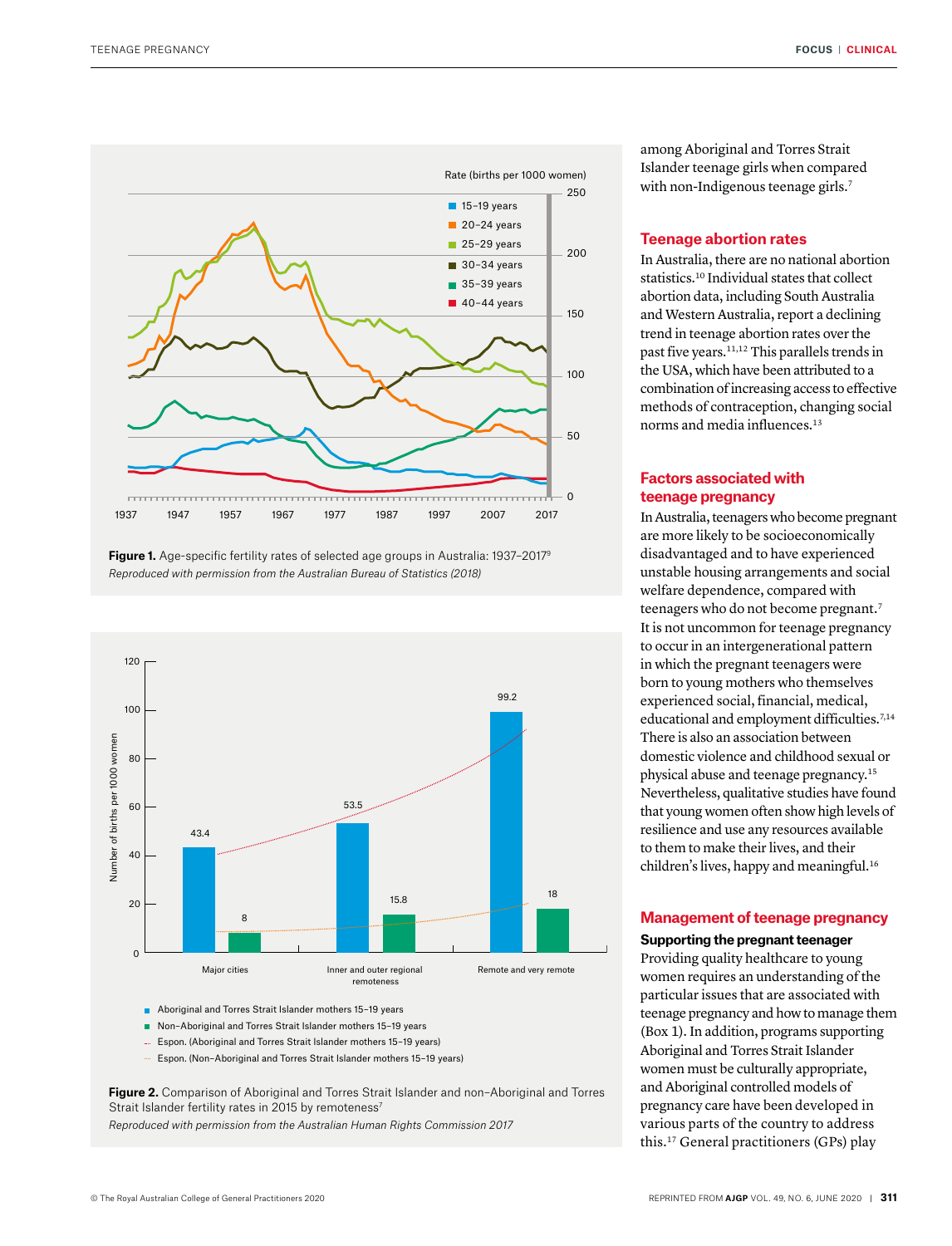a part in recognising such vulnerability and improving the health literacy of these young people to support them in what is often a scary time, which can enhance the outcome for this pregnancy and for a future family. The principals of care, along with some key actions, are listed in Table 1.

# **Exposure to sexually transmissible infections**

STIs are an important consideration in teenage pregnancies because of the higher incidence of STIs among young women when compared with pregnant women over the age of 25 years.<sup>18,19</sup> While screening for human immunodeficiency virus occurs in all pregnancies, there is no current national guidance for routine chlamydia screening in pregnancy; however, screening those at risk (including those under the age of 30 years) in the first trimester is recommended.<sup>20</sup> Early testing aims to prevent adverse effects such as intrauterine growth restriction, preterm birth and stillbirth, $21$  whereas retesting during the third trimester (usually defined

#### **Table 1. Components of teenage-friendly healthcare**

| <b>Principles</b>                                           | <b>Actions</b>                                                                                                                                                                  |
|-------------------------------------------------------------|---------------------------------------------------------------------------------------------------------------------------------------------------------------------------------|
| Provide a welcoming<br>environment                          | Ensure waiting room and reception area are adolescent<br>friendly, with magazines geared toward adolescents, as well<br>as posters and brochures with targeted health messages. |
| Ensure services are easily<br>accessible                    | Ensure access to general practice care is inexpensive (or free<br>via bulk billing).                                                                                            |
| Provide clarity regarding<br>confidentiality and its limits | Establish a trusting relationship by reassuring regularly about<br>confidentiality.                                                                                             |
| Provide care that is respectful<br>and inclusive            | Ensure care is supportive and not judgemental. Be a<br>dependable authority whom teenage mothers can rely on. <sup>61</sup>                                                     |
| Provide accessible<br>information                           | Be aware of current web- and application-based resources.                                                                                                                       |
| Use an empowering approach                                  | Ask how things are at home; seek information about<br>difficulties. Focus on the 'LIVES' principles: Listen, Inquire,<br>Validate, Enhance safety, and Support (LIVES).         |
| Value the role of fathers                                   | Where possible, encourage involvement of the fathers in the<br>pregnancy and birth.                                                                                             |



Figure 3. The healthcare practitioner's role in reducing teenage pregnancy

as week 27–40 of pregnancy) aims to prevent maternal postnatal complications such as endometritis<sup>21</sup> and chlamydia infection in the neonate. Syphilis has had a resurgence in Australia,<sup>22</sup> and in 2017, rates among women were highest in the 15–19-year age group (15.9 per 100,000).23 There were more than 44 congenital syphilis notifications between 2008 and 2017, and more than half of those were in Aboriginal and Torres Strait Islander populations. Routine testing for syphilis is recommended at the first antenatal contact, with repeat testing recommended between 28 and 32 weeks and at the time of birth for women at high risk of infection or reinfection. In areas affected by the ongoing syphilis outbreak, testing is recommended at the first antenatal visit, at 28 and 36 weeks, at the time of birth and again six weeks after the birth.<sup>22</sup>

#### **Smoking**

Maternal tobacco smoking and second-hand smoke exposure during pregnancy are the leading preventable causes for a variety of unfavourable pregnancy outcomes. Teenage girls have a higher rate of smoking than older pregnant women during the first 20 weeks of pregnancy (32%, compared with 21%) and also later in pregnancy (25%, compared with 16%).<sup>24</sup> Smoking in pregnancy increases the risk of miscarriage, low infant birthweight and preterm delivery.<sup>25</sup> There is also increasing evidence for longer-term adverse health outcomes related to body mass index, with a recent meta-analysis finding that children of women who smoked during pregnancy had an increased risk of obesity in childhood when compared with children of women who did not smoke.26 Smoking cessation in early pregnancy can almost eliminate these risks.

It is recommended that smoking be addressed at every GP visit during pregnancy in view of its serious health impact. Although there is a dearth of evidence for the effectiveness of smoking cessation programs for teenagers,<sup>27</sup> current programs and interventions may be beneficial. Behavioural counselling that includes providing information on the health effects, problem solving and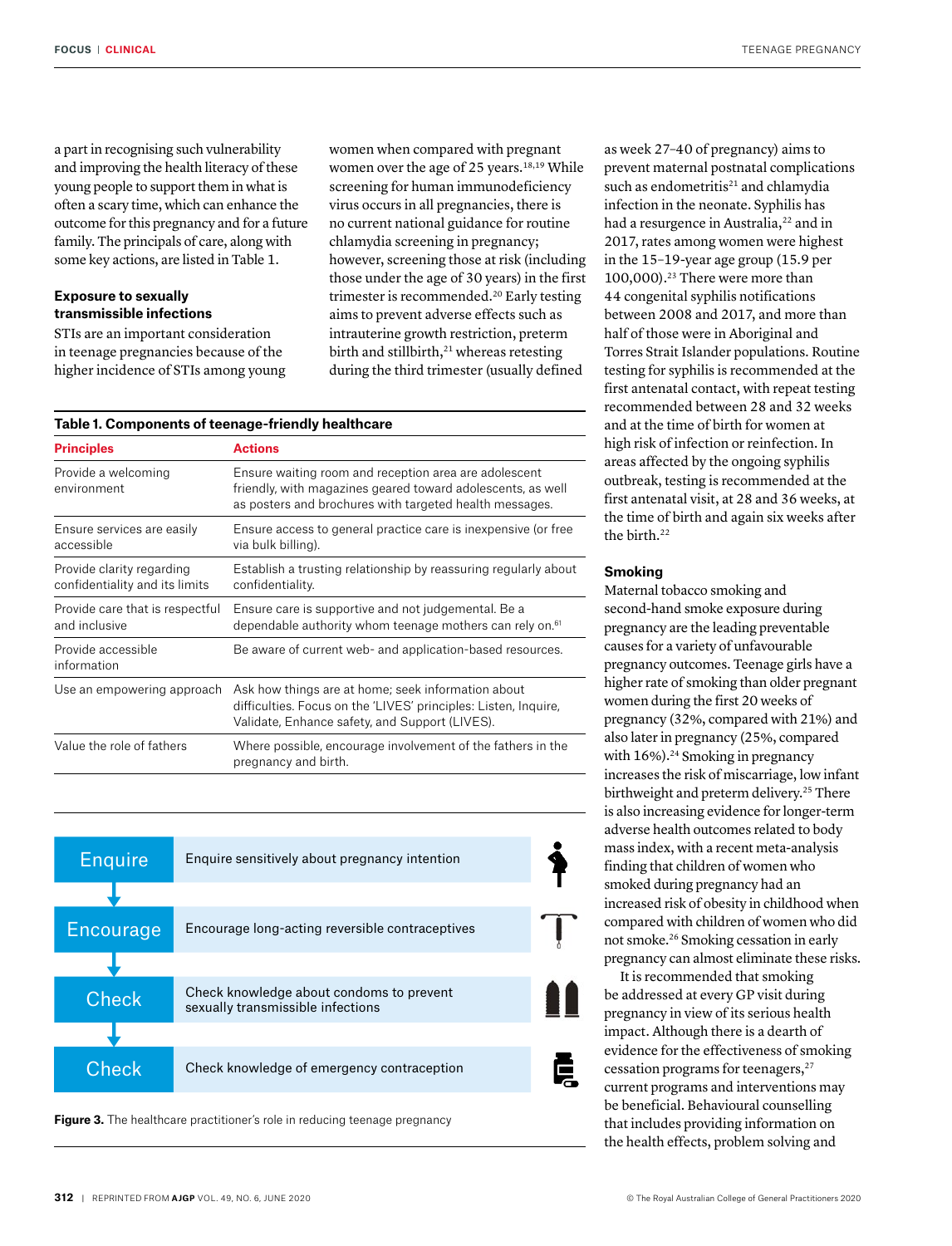facilitating social support and referral to Quitline is regarded as first-line treatment in pregnancy.28 The use of nicotine replacement therapy may increase cessation rates and is considered safer than continued smoking, with no adverse fetal effects.29 For Aboriginal and Torres Strait Islander patients, governmentfunded nicotine replacement is available through the 'Close the Gap' scheme.

Another form of nicotine delivery is electronic cigarettes or e-cigarettes, with ever use approximately 7% among young Australians aged 12–17 years.30 Although the aerosol of e-cigarettes generally has fewer harmful substances than cigarette smoke, e-cigarettes and other products containing nicotine are not regarded as safe to use during pregnancy. Further, there is insufficient evidence to know whether e-cigarettes help people to quit smoking.

#### **Alcohol and other drugs**

Young people are starting to drink at a later age,<sup>31</sup> and teenagers who become pregnant are less likely to drink any alcohol before pregnancy when compared with women over the age of 20 years.<sup>32</sup> They are also more likely to cease alcohol intake with recognition of pregnancy. However, asking about alcohol use is essential, as fetal alcohol spectrum disorder has lifelong consequences for the individual and their family and is extremely costly to the health, education, disability and justice systems.<sup>33</sup> Screening for other drugs is also important, with data from the USA suggesting that a sixth of younger pregnant women use marijuana in pregnancy, with a significant association between drug use and a composite outcome of spontaneous preterm birth, hypertensive disorders of pregnancy, stillbirth or small size for gestational age.34 Recognition of the use of these drugs requires enquiry about them. GPs are well placed to develop a trusting relationship that allows regular discussion about drug use with teenagers.

## **Complications of pregnancy**

## **Maternal outcomes**

Overall, pregnancy in the teenage years carries an increased risk of some medical and obstetric complications but a decreased risk of others. Recent studies suggest that the most commonly cited adverse outcomes of preterm birth and low birthweight may relate mainly to issues of sociodemographic disadvantage and substance use in pregnancy.<sup>35</sup> Therefore, support from a multidisciplinary team – ideally including the GP, midwife, obstetrician and social work team – throughout pregnancy is vital.

### **Antenatal outcomes**

In terms of antenatal care, teenage girls are less likely to have five or more antenatal visits (90%) than a comparative cohort aged  $20-24$  years<sup>24</sup> and more often present later for care. Aboriginal and Torres Strait Islander teenage girls attend even fewer antenatal appointments, with almost a tenth attending only one or two visits.24 Characteristics that encourage attendance for Aboriginal and Torres Strait Islander teenage girls are the presence of Aboriginal health workers or liaison officers, a continuous relationship with the care provider and support for attendance.36 Collaborative care models that involve the partners and other family members in the visits may be beneficial.

In the antenatal period, teenage girls have an increased risk of depression,<sup>37</sup> iron deficiency anaemia<sup>38</sup> and urinary tract infections, compared with adult women. They also have higher rates of hypertensive disorders of pregnancy, compared with adult women.<sup>39</sup> However, when compared with older mothers, teenagers have a decreased risk of gestational diabetes and venous thromboembolism.24,32,40

#### **Perinatal outcomes**

Most studies have found a two-fold increase in the incidence of preterm delivery (<37 weeks' gestation) when compared with women aged 20–30 years, so providing education about the signs and symptoms of early labour is important.<sup>41</sup> With regards to mode of delivery, teenage girls when compared with adult women are more likely to have a vaginal birth (69%, compared with 65%) and less likely to have a caesarean section (18%, compared with 23%).<sup>24</sup>

## **Neonatal outcomes**

Infants born to teenage mothers are more likely to be preterm, have low birthweight and be small for gestational age.42 Additionally, there is a strong association between teenage births and increased perinatal mortality,<sup>43</sup> neonatal mortality, $43$  child mortality $44$  and stillbirth. A recent Australian report on teenage mothers documented the rates of preterm birth and low birthweight among the babies of teenage mothers to be 11% and 8.9%, respectively; these figures were 9.9% and 7.6%, respectively, for mothers aged 20–24 years. These outcomes are worsened if the teenage mother is from a low socioeconomic or Aboriginal or Torres Strait Islander background. Similarly, stillbirth and neonatal death rates have also been found to be higher in babies born to Australian mothers aged <20 years compared with mothers aged 20–24 years: 13.9 in comparison to 7.8 stillbirths per 1000 births, and 4.3 in comparison to 2.9 neonatal deaths per 1000 live births.24 Pregnant teenagers need to be educated about the importance of fetal movements and what to do if there is a change in the pattern of fetal movements. It is important that healthcare practitioners understand these risks and monitor fetal development and maternal health more carefully in the third trimester, with consideration of extra assessments of fetal wellbeing including ultrasonography at 36 weeks' gestation.

## **Postnatal care**

One of the key issues in postnatal care is supporting breastfeeding, with qualitative studies suggesting that teenagers may not seek assistance with lactation difficulty.45 Teenage mothers may also need advice regarding a healthy diet, with a systematic review finding that intakes of energy, fibre and a number of key micronutrients were below recommended levels in this group.46 A struggle with mental health issues in the postpartum period is not uncommon among young mothers, who have a known elevated risk of postpartum depression,<sup>47</sup> which can exacerbate the parenting difficulties they may experience. Connection to a GP and continuity of care is particularly helpful for young families, who benefit from continued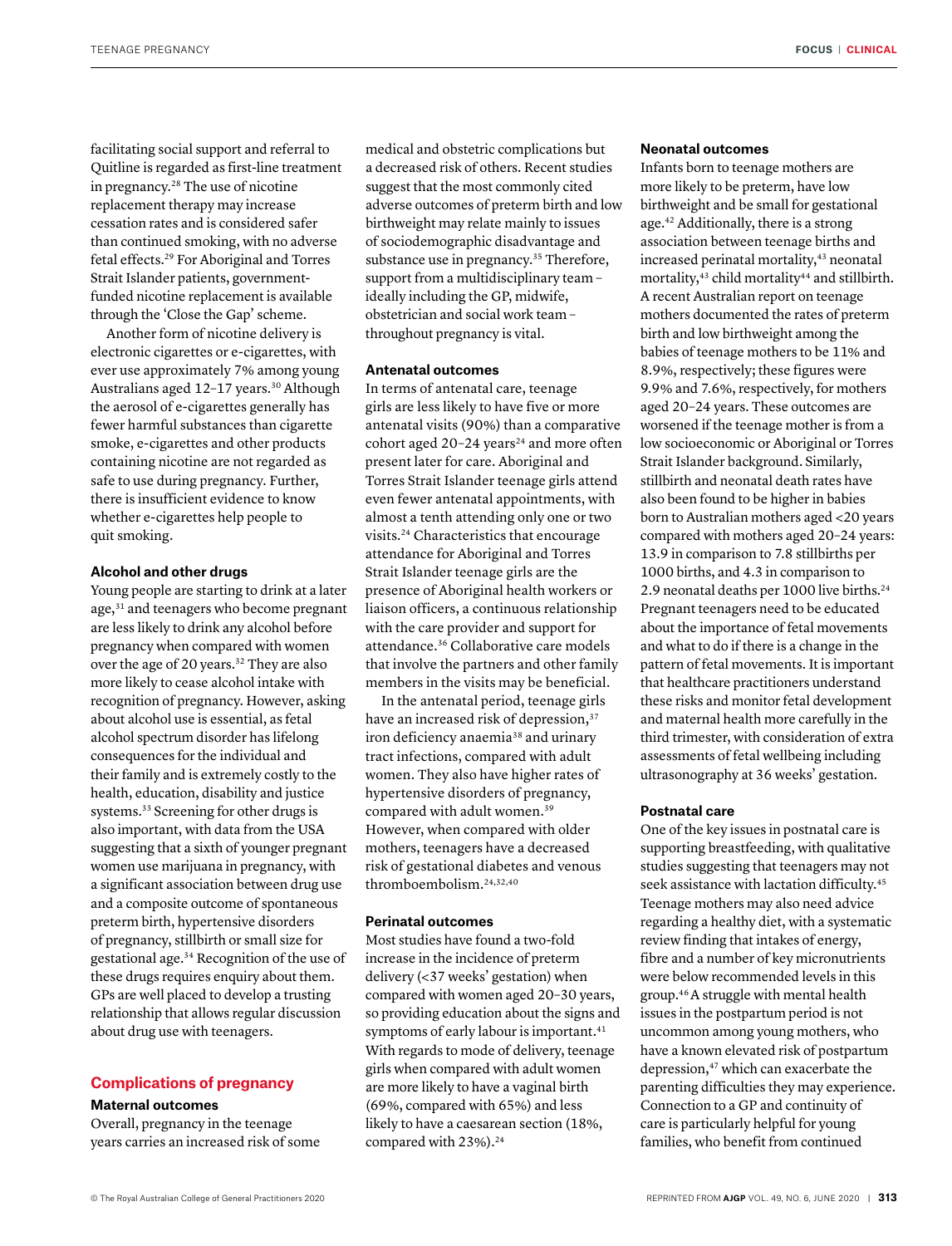non-judgemental and knowledgeable medical care.

Teenage mothers have an elevated risk of rapid repeated pregnancy within two years of their first pregnancy.<sup>48</sup> Ideally, contraception should be provided in the immediate postpartum period before hospital discharge, using long-acting reversible contraception (LARC; ie implants and intrauterine devices) methods that have been shown to be

the most effective at reducing future unintended pregnancy<sup>49</sup> while having no impact on breastfeeding nor infant growth and development.50 Postnatal home visits from midwives can also improve contraception outcomes and should be encouraged.51 GPs have a crucial role in ensuring young women are informed about their contraceptive options prior to and after delivery, and in explaining the advantages of the LARC methods.

## **Box 1. Interventions and practice recommendations for the general practitioner to manage teenage pregnancy (adapted from Marino et al)62**

## **Act to reduce the risk of unintended adolescent pregnancy**

- In a sensitive and developmentally appropriate way, explore pregnancy intentions and contraceptive beliefs. Do this over time to accommodate changes in social situation.
- Encourage long-acting reversible contraception (LARC), which has been shown to be more reliable in this age group and should be the first-line recommendation.
- Check that young men and women know how to obtain and use condoms for sexually transmissible infection prevention.
- Check knowledge of emergency contraception.

#### **When unintended adolescent pregnancy occurs**

- Provide nonjudgemental support and counselling, including all options (check with local teaching hospital social work department or Public Health Networks for referral pathways).
- Screen for sexual abuse and exploitation, and be aware of the possibility of coercive relationships when the adolescent is pregnant to an older partner.

#### **Antenatal care**

- Refer to the local specialist service for teenage girls (or Aboriginal or Torres Strait Islanders if applicable/available).
- Recognise that teenagers may have less anatomical knowledge and will be less likely to understand what is happening to their bodies so may benefit from explanations at all stages.
- Assess nutritional adequacy.
- Use the local protocols for antenatal care, with special consideration of fetal growth.
- Screen for chlamydia as recommended in the first trimester; consider retesting later in pregnancy.
- Screen routinely for alcohol use, substance use, violence and mood disorders each trimester.
- Provide access to smoking cessation support.
- Teach about signs and symptoms of preterm labour and the importance of noting fetal movements.
- Discuss contraceptive options before delivery.
- Encourage and facilitate breastfeeding.
- Include fathers where possible.

#### **Postpartum and beyond**

- Encourage uptake of home visiting programs and the use of early childhood facilities and age-appropriate mothers' groups.
- Encourage return to school, education or training and continuing healthy lifestyle changes made during pregnancy.
- Encourage continuity of breastfeeding, direct education on safe use of formula and provide ongoing advice about infant nutrition.
- Assess nutritional adequacy, particularly of breastfeeding mothers.
- Provide access to smoking cessation support.

#### **Long-term outcomes**

Teenage pregnancy is a contributing factor to lifelong socioeconomic disadvantage and health disparities for the mother and her child.<sup>52</sup> When compared with women who become pregnant during adulthood, teenage mothers are more likely to have limited social support, low educational attainment, fewer employment opportunities, 40,53 poorer mental health<sup>37</sup> and higher rates of substance use.<sup>37,54</sup> There is a significant body of research showing an association between teenage motherhood and depression<sup>55</sup> and anxiety.<sup>56</sup> These factors can adversely affect parenting ability and have an impact on behavioural outcomes for their children.37

## **Preventing teenage pregnancy**

Addressing teen pregnancy prevention requires broad efforts that involve schools, health services and the community (Figure 3). Specifically, a combination of sexuality education and contraception interventions is effective in reducing unintended pregnancies in teenagers.57 Use of contraception at first intercourse has been reported by 90% of Australians, and condoms are the most common method used by young people; this is followed by the oral contraceptive pill, which is often initiated for non-contraceptive indications.<sup>58</sup> However, inconsistent use of condoms and contraceptive pills leading to unintended pregnancy is common in teenagers, and they may benefit from use of the LARC methods. The CHOICE study in the USA showed that 70% of women who are given balanced advice about the range of contraceptive options and provided with free treatment chose LARC,<sup>59</sup> but only 4% of Australian teenage girls use these methods.<sup>60</sup> The GP has a key role in identifying teenagers who may be at risk of unintended pregnancy and sensitively enquiring about their plans for conception. At-risk groups include Aboriginal and Torres Strait Islander teenage girls, disadvantaged or rural/remote residents, teenagers born to teenage mothers, those living in a home that is disrupted or abusive, those with a history of sexual abuse and those who have already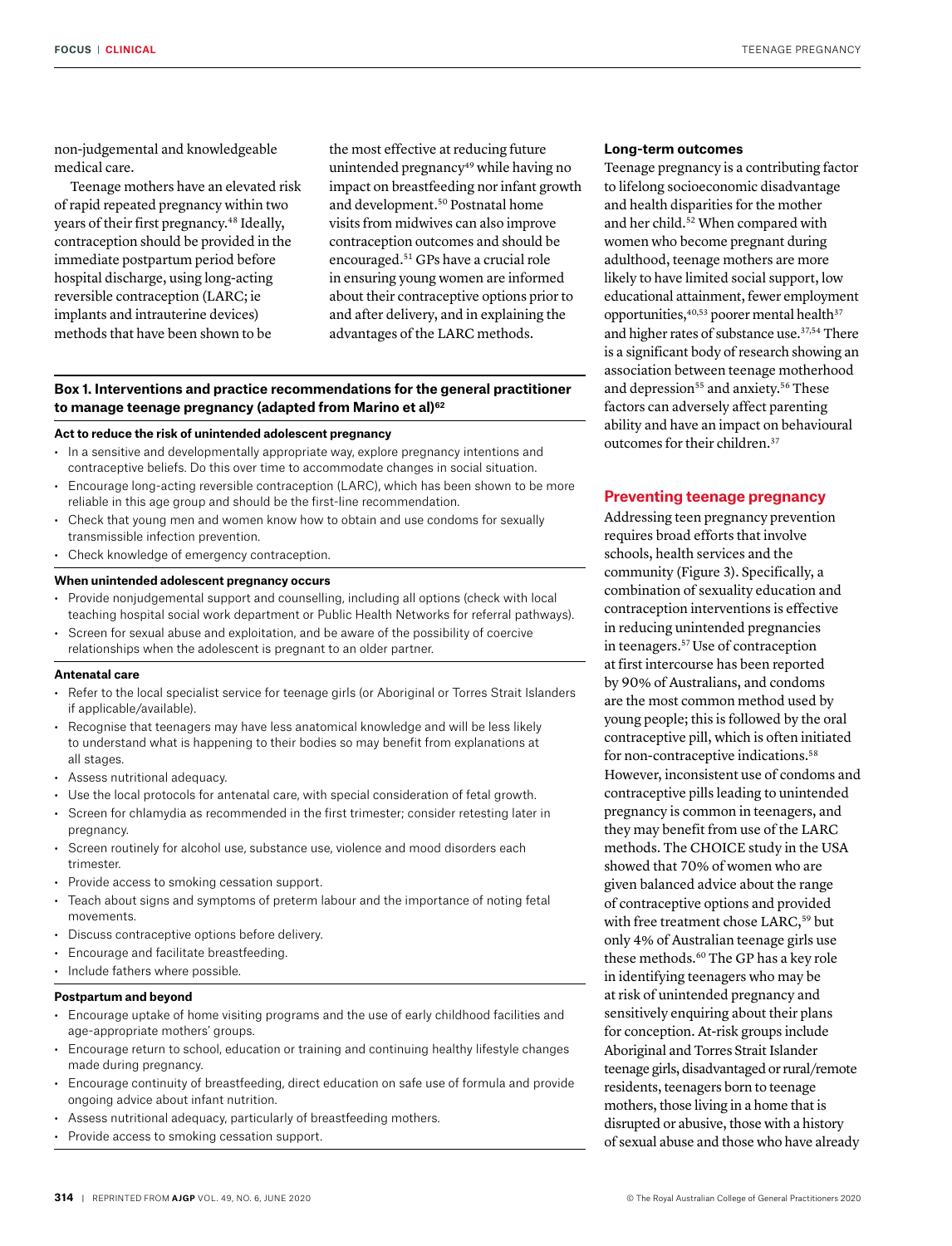had a child. Although many teenagers source their contraceptive methods from pharmacies and supermarkets, a presentation to a GP is an opportunity to provide information about condoms for STI prevention, LARC methods and emergency contraception should their method not be used or not be used consistently.<sup>60</sup> The Family Planning Alliance of Australia provides training in intrauterine device and contraceptive implant insertion (http:// familyplanningallianceaustralia.org.au/ services).

## **Conclusion**

For some young women, a pregnancy in adolescence can have a transformative impact on changing unhealthy behaviours and relationships. However, for many, teenage pregnancy is accompanied by adverse perinatal outcomes and long-term social and educational consequences. The GP is ideally placed to foster a supportive health environment for these families by offering regular and reliable care in a non-judgemental approach. Evidence supports the use of LARC methods to prevent unwanted teenage pregnancy and to reduce rapid repeat pregnancy after delivery.

#### **Authors**

Linda Mann MBBS, BScMed, FRACGP, DipRANZCOG, Principal GP, Your Doctors, NSW

Deborah Bateson MA (Oxon), MSc (LSHTM), MB BS, Medical Director, Family Planning, NSW; Clinical Associate Professor, Discipline of Obstetrics, Gynaecology and Neonatology, Faculty of Medicine and Health, University of Sydney, NSW

Kirsten I Black MBBS, MMed, FRANZCOG, FFSRH, DDU, Joint Head of the Discipline of Obstetrics, Gynaecology and Neonatology, Faculty of Medicine and Health, University of Sydney, NSW. kirsten.black@sydney.edu.au

Competing interests: DB reports that in her role as Medical Director of Family Planning NSW, she has attended advisory committee meetings for Bayer and MSD but has never received any personal remuneration for these services. DB is an investigator on an investigator-initiated research study supported in part by an untied grant from MSD. Family Planning NSW receives sponsorship for educational courses from Bayer. KIB reports she attended an international advisory board on immediate postpartum contraception for Bayer. She did not retain any fees personally. Bayer manufacture one of the LARC methods mentioned briefly in the article.

#### Funding: None.

Provenance and peer review: Commissioned, externally peer reviewed.

#### **References**

- Blum RW, Gates WH. Girlhood, not motherhood: Preventing adolescent pregnancy. New York: UNFPA, 2015.
- 2. Australian Bureau of Statistics. Teenage fertility rate lowest on record. Belconnen, ACT: ABS, 2016. Available at www.abs.gov.au/ausstats/abs@.nsf/ lookup/3301.0Media%20Release12015 [Accessed 20 April 2020].
- 3. Australian Bureau of Statistics. Fertility, by age, by state. Belconnen, ACT: ABS, 2019. Available at http://stat.data.abs.gov.au/Index. aspx?DatasetCode=FERTILITY\_AGE\_STATE# [Accessed 20 April 2020].
- 4. Smith JL, Skinner SR, Fenwick J. How Australian female adolescents prioritize pregnancy protection: A grounded theory study of contraceptive histories. J Adolesc Res 2011;26(5):617–44. doi: 10.1177/0743558411402338.
- 5. Larkins SL, Page RP, Panaretto KS, et al. The transformative potential of young motherhood for disadvantaged Aboriginal and Torres Strait Islander women in Townsville, Australia. Med J Aust 2011;194(10):551–55. doi: 10.5694/j.1326- 5377.2011.tb03100.x
- 6. Corcoran J. Teenage pregnancy and mental health. Societies 2016;6(21):1–9. doi: 10.3390/ soc6030021.
- 7. Australian Human Rights Commission. Children's Rights Report 2017. Sydney: Australian Human Rights Commission, 2017.
- 8. Chown P, Kang M, Sanci L, Newnha V, Bennett DL. Adolescent health: Enhancing the skills of general practitioners in caring for young people from culturally diverse backgrounds. GP Resource Kit. 2nd edn. Sydney: NSW Centre for the Advancement of Adolescent Health and Transcultural Mental Health Centre, 2008.
- 9. Australian Bureau of Statistics. Fertility rates. Belconnen, ACT: ABS, 2018. Available at www.abs.gov.au/AUSSTATS/abs@.nsf/ Previousproducts/3301.0Main%20Features42 017?opendocument&tabname=Summary& prodno=3301.0&issue=2017&num=&view= [Accessed 20 April 2020].
- 10. Marino JL, Sawyer SM. Monitoring the missing half: Why reporting adolescent births is insufficient. Med J Aust 2019;210(5):198–201e1. doi: 10.5694/mja2.50047.
- 11. Pregnancy Outcome Unit. Pregnancy outcome in South Australia 2016. Adelaide: SA Health, Government of South Australia, 2018.
- 12. Galrao M, Hutchinson M, Joyce A. Induced abortions in Western Australia 2016–2018. Sixth report of the Western Australian abortion notification system. Canberra: DoH, Western Australia, 2019.
- 13. Boonstra HD. What is behind the declines in teen pregnancy rates? Guttmacher Policy Rev 2014;17(3):15–21.
- 14. Kim K. Intergenerational transmission of age at first birth in the United States: Evidence from multiple surveys. Popul Res Policy Rev 2014;33:649–71. doi: 10.1007/s11113-014-9328-7.
- 15. Madigan S, Wade M, Tarabulsy G, Jenkins JM, Shouldice M. Association between abuse history and adolescent pregnancy: A meta-analysis. J Adolesc Health 2014;55(2):151–59. doi: 10.1016/j. jadohealth.2014.05.002.
- 16. McDermott E, Graham H. Resilient young mothering: Social inequalities, late modernity and the 'problem' of 'teenage' motherhood. J Youth Stud 2005;8(1):59–79. doi: 10.1080/13676260500063702.
- 17. Ampersand Health Science Writing. Evidence evaluation report – Models for Aboriginal and Torres Strait Islander women's antenatal care. Canberra: DoH, 2017.
- 18. Middleton M, McDonald A. Sexually transmissible infections among young people in Australia: An overview. HIV Australia 2013;11(1):9–10.
- 19. The Kirby Institute. HIV, viral hepatitis and sexually transmissible infections in Australia: Annual surveillance report 2016. Sydney: The Kirby Institute, UNSW, 2016.
- 20. Department of Health. Clinical practice guidelines: Pregnancy care. Canberra: DoH, 2019.
- 21. Olson-Chen C, Balaram K, Hackney DN. *Chlamydia trachomatis* and adverse pregnancy outcomes: Meta-analysis of patients with and without Infection. Matern Child Health J 2018;22(6):812–21. doi: 10.1007/s10995-018- 2451-z.
- 22. Department of Health. Multijurisdictional syphilis outbreak surveillance report: October 2019. Canberra: DoH, 2019.
- 23. The Kirby Institute. HIV, viral hepatitis and sexually transmissible infections in Australia: Annual surveillance report 2018. Sydney: Kirby Institute, UNSW, 2018.
- 24. Australian Institute of Health and Welfare. Teenage mothers in Australia 2015. Cat. no. PER 93. Canberra: AIHW, 2018.
- 25. Ko T-J, Tsai L-Y, Chu L-C, et al. Parental smoking during pregnancy and its association with low birth weight, small for gestational age, and preterm birth offspring: A birth cohort study. Pediatr Neonatol 2014;55(1):20–27. doi: 10.1016/j. pedneo.2013.05.005.
- 26. Magalhães EIDS, Sousa BA, Lima NP, Horta BL. Maternal smoking during pregnancy and offspring body mass index and overweight: A systematic review and meta-analysis. Cad Saude Publica 2019;35(12):e00176118. doi: 10.1590/0102- 311X00176118.
- 27. McDermott E, Graham H. Young mothers and smoking: Evidence of an evidence gap. Soc Sci Med 2006;63(6):1546–49. doi: 10.1016/j. socscimed.2006.03.025.
- 28. Patnode CD, Henderson JT, Thompson JH, Senger CA, Fortmann SP, Whitlock EP. Behavioral counseling and pharmacotherapy interventions for tobacco cessation in adults, including pregnant women: A review of reviews for the U.S. preventive services task force. Rockville, MD: Agency for Healthcare Research and Quality, 2015.
- 29. Coleman T, Chamberlain C, Davey M-A, Cooper SE, Leonardi-Bee J. Pharmacological interventions for promoting smoking cessation during pregnancy. Cochrane Database Syst Rev 2015;(12):CD010078. doi: 10.1002/14651858. CD010078.pub2.
- 30. Australian Institute of Health and Welfare. National drug strategy household survey 2016: Detailed findings. Drug Statistics series no. 31. Cat. no. PHE 214. Canberra: AIHW, 2017.
- 31. Australian Institute of Health and Welfare. Alcohol, tobacco and other drugs in Australia. Canberra: AIHW, 2019. Available at www.aihw. gov.au/reports/alcohol/alcohol-tobacco-otherdrugs-australia/contents/introduction [Accessed 20 April 2020].
- 32. Daniels S, Robson D, Flatley C, Kumar S. Demographic characteristics and pregnancy outcomes in adolescents – Experience from an Australian perinatal centre. Aust N Z J Obstet Gynaecol 2017;57(6):630–35. doi: 10.1111/ajo.12651.